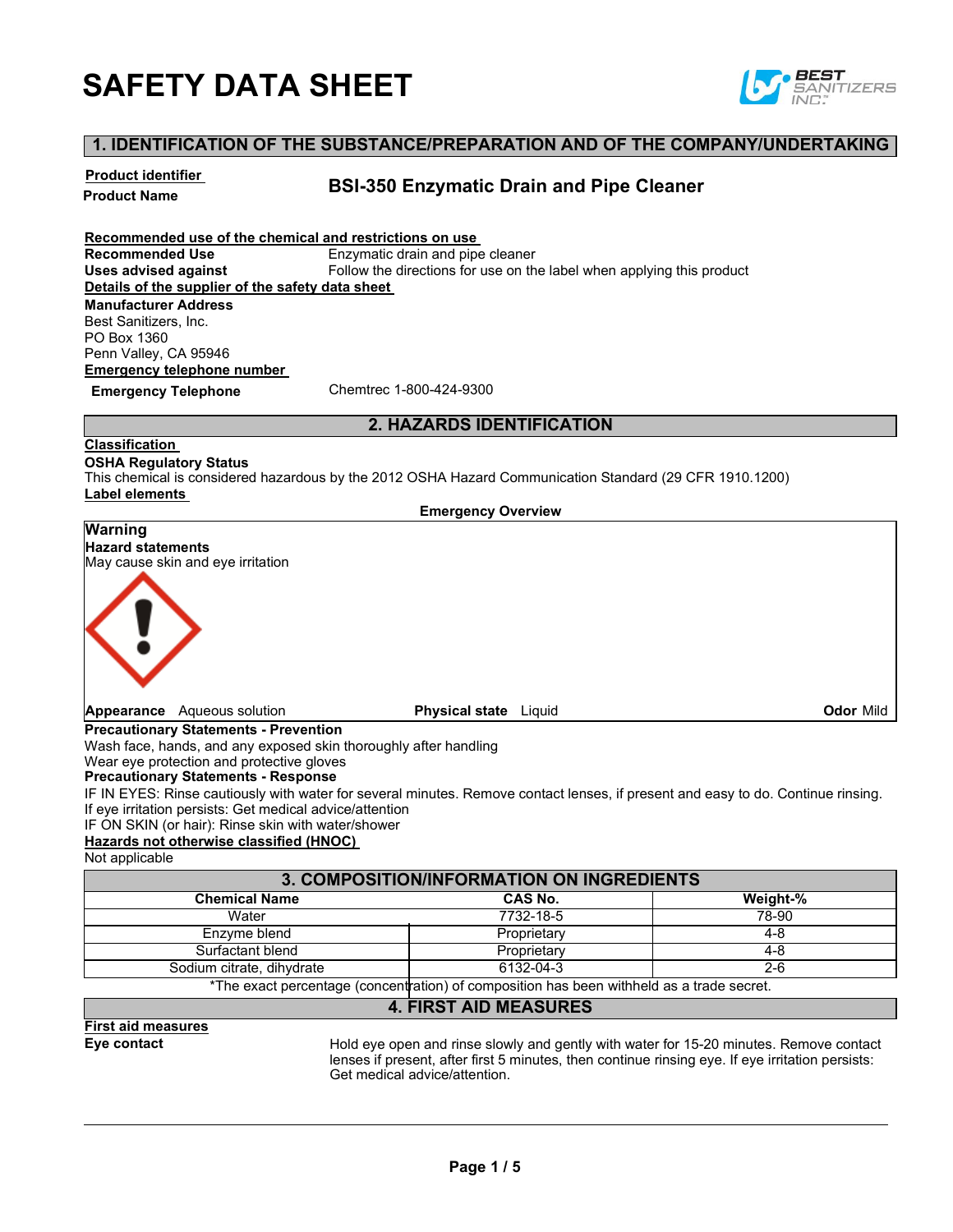| <b>Skin contact</b>                                          | Wash off immediately with soap and plenty of water while removing all contaminated clothes                                                   |  |  |  |  |  |  |
|--------------------------------------------------------------|----------------------------------------------------------------------------------------------------------------------------------------------|--|--|--|--|--|--|
|                                                              | and shoes. Get medical attention if irritation develops and persists. Wash contaminated                                                      |  |  |  |  |  |  |
|                                                              | clothing before reuse.                                                                                                                       |  |  |  |  |  |  |
| <b>Inhalation</b>                                            | If breathing is affected, remove victim to fresh air and consult a physician.                                                                |  |  |  |  |  |  |
| Ingestion                                                    | Do NOT induce vomiting. Rinse mouth immediately and drink plenty of water afterwards.                                                        |  |  |  |  |  |  |
|                                                              | Never give anything by mouth to an unconscious person. Call a physician or poison control                                                    |  |  |  |  |  |  |
|                                                              | center immediately.                                                                                                                          |  |  |  |  |  |  |
| Most important symptoms and effects, both acute and delayed  |                                                                                                                                              |  |  |  |  |  |  |
| <b>Symptoms</b>                                              | May cause allergic respiratory reaction.                                                                                                     |  |  |  |  |  |  |
|                                                              | Indication of any immediate medical attention and special treatment needed                                                                   |  |  |  |  |  |  |
| Note to physicians<br>Treat symptomatically.                 |                                                                                                                                              |  |  |  |  |  |  |
|                                                              | <b>5. FIRE-FIGHTING MEASURES</b>                                                                                                             |  |  |  |  |  |  |
| Suitable extinguishing media                                 |                                                                                                                                              |  |  |  |  |  |  |
|                                                              | Use extinguishing measures that are appropriate to local circumstances and the surrounding environment.                                      |  |  |  |  |  |  |
| Unsuitable extinguishing media                               | No information available.                                                                                                                    |  |  |  |  |  |  |
| Specific hazards arising from the chemical                   |                                                                                                                                              |  |  |  |  |  |  |
| No information available.                                    |                                                                                                                                              |  |  |  |  |  |  |
| <b>Explosion data</b>                                        |                                                                                                                                              |  |  |  |  |  |  |
| <b>Sensitivity to Mechanical Impact</b>                      | None.                                                                                                                                        |  |  |  |  |  |  |
| <b>Sensitivity to Static Discharge</b>                       | None.                                                                                                                                        |  |  |  |  |  |  |
| Protective equipment and precautions for firefighters        |                                                                                                                                              |  |  |  |  |  |  |
|                                                              | As in any fire, wear self-contained breathing apparatus pressure-demand, MSHA/NIOSH (approved or equivalent) and full                        |  |  |  |  |  |  |
|                                                              | protective gear. Cool containers with flooding quantities of water until well after fire is out.                                             |  |  |  |  |  |  |
|                                                              | <b>6. ACCIDENTAL RELEASE MEASURES</b>                                                                                                        |  |  |  |  |  |  |
|                                                              | Personal precautions, protective equipment, and emergency procedures                                                                         |  |  |  |  |  |  |
| <b>Personal precautions</b>                                  | Use personal protection recommended in Section 8. Ensure adequate ventilation, especially                                                    |  |  |  |  |  |  |
|                                                              | in confined areas.                                                                                                                           |  |  |  |  |  |  |
| For emergency responders                                     | Isolate area. Keep unnecessary personnel away.                                                                                               |  |  |  |  |  |  |
| <b>Environmental precautions</b>                             |                                                                                                                                              |  |  |  |  |  |  |
| <b>Environmental precautions</b>                             | See section 12 for additional ecological information. Prevent entry into waterways, sewers,                                                  |  |  |  |  |  |  |
|                                                              | basements or confined areas.                                                                                                                 |  |  |  |  |  |  |
| Methods and material for containment and cleaning up         |                                                                                                                                              |  |  |  |  |  |  |
| <b>Methods for containment</b>                               | Prevent further leakage or spillage if safe to do so.                                                                                        |  |  |  |  |  |  |
| Methods for cleaning up                                      | Soak up with inert absorbent material (e.g., sand, silica gel, acid binder, universal binder,                                                |  |  |  |  |  |  |
|                                                              | sawdust). Collect spillage. Sweep up and shovel into suitable containers for disposal.<br>Following product recovery, flush area with water. |  |  |  |  |  |  |
|                                                              | <b>7. HANDLING AND STORAGE</b>                                                                                                               |  |  |  |  |  |  |
| <b>Precautions for safe handling</b>                         |                                                                                                                                              |  |  |  |  |  |  |
| Advice on safe handling                                      | Use personal protection recommended in Section 8. Avoid contact with skin, eyes, or                                                          |  |  |  |  |  |  |
|                                                              | clothing. Use only in well-ventilated areas. Avoid breathing vapors or mists. Wash thoroughly                                                |  |  |  |  |  |  |
|                                                              | after handling. Handle in accordance with good industrial hygiene and safety practice.                                                       |  |  |  |  |  |  |
| Conditions for safe storage, including any incompatibilities |                                                                                                                                              |  |  |  |  |  |  |
| <b>Storage Conditions</b>                                    | Keep tightly closed in a dry and cool place. Keep from freezing. Do not store at temperatures                                                |  |  |  |  |  |  |
|                                                              | above 120°F (49°C). Do not store in direct sunlight or near heat. Use first in, first out storage                                            |  |  |  |  |  |  |
|                                                              | system.                                                                                                                                      |  |  |  |  |  |  |
| Incompatible materials                                       | Strong acids and alkalis, and strong oxidizing agents may react with product and de-nature                                                   |  |  |  |  |  |  |
|                                                              | stable enzymes.                                                                                                                              |  |  |  |  |  |  |
| 8. EXPOSURE CONTROLS/PERSONAL PROTECTION                     |                                                                                                                                              |  |  |  |  |  |  |
| <b>Control parameters</b>                                    |                                                                                                                                              |  |  |  |  |  |  |
| <b>Exposure Guidelines</b>                                   | This product, as supplied, does not contain any hazardous materials with occupational                                                        |  |  |  |  |  |  |
|                                                              | exposure limits established by the region-specific regulatory bodies.                                                                        |  |  |  |  |  |  |
| <b>Appropriate engineering controls</b>                      |                                                                                                                                              |  |  |  |  |  |  |
| <b>Engineering Controls</b>                                  | Showers, eyewash stations, ventilation system.                                                                                               |  |  |  |  |  |  |
|                                                              | Individual protection measures, such as personal protective equipment                                                                        |  |  |  |  |  |  |
| <b>Eye/face protection</b>                                   | Wear safety glasses with side shields (or goggles).                                                                                          |  |  |  |  |  |  |
| Skin and body protection                                     | Wear protective Neoprene™ gloves or rubber gloves.                                                                                           |  |  |  |  |  |  |
| <b>Respiratory protection</b>                                | If exposure limits are exceeded or irritation is experienced, NIOSH/MSHA approved                                                            |  |  |  |  |  |  |
|                                                              | respiratory protection should be worn.                                                                                                       |  |  |  |  |  |  |
| <b>General Hygiene Considerations</b>                        | Wash face, hands, and any exposed skin thoroughly after handling. Wash contaminated                                                          |  |  |  |  |  |  |
|                                                              | clothing and shoes before reuse. Do not eat, drink, or smoke when using this product.                                                        |  |  |  |  |  |  |
|                                                              |                                                                                                                                              |  |  |  |  |  |  |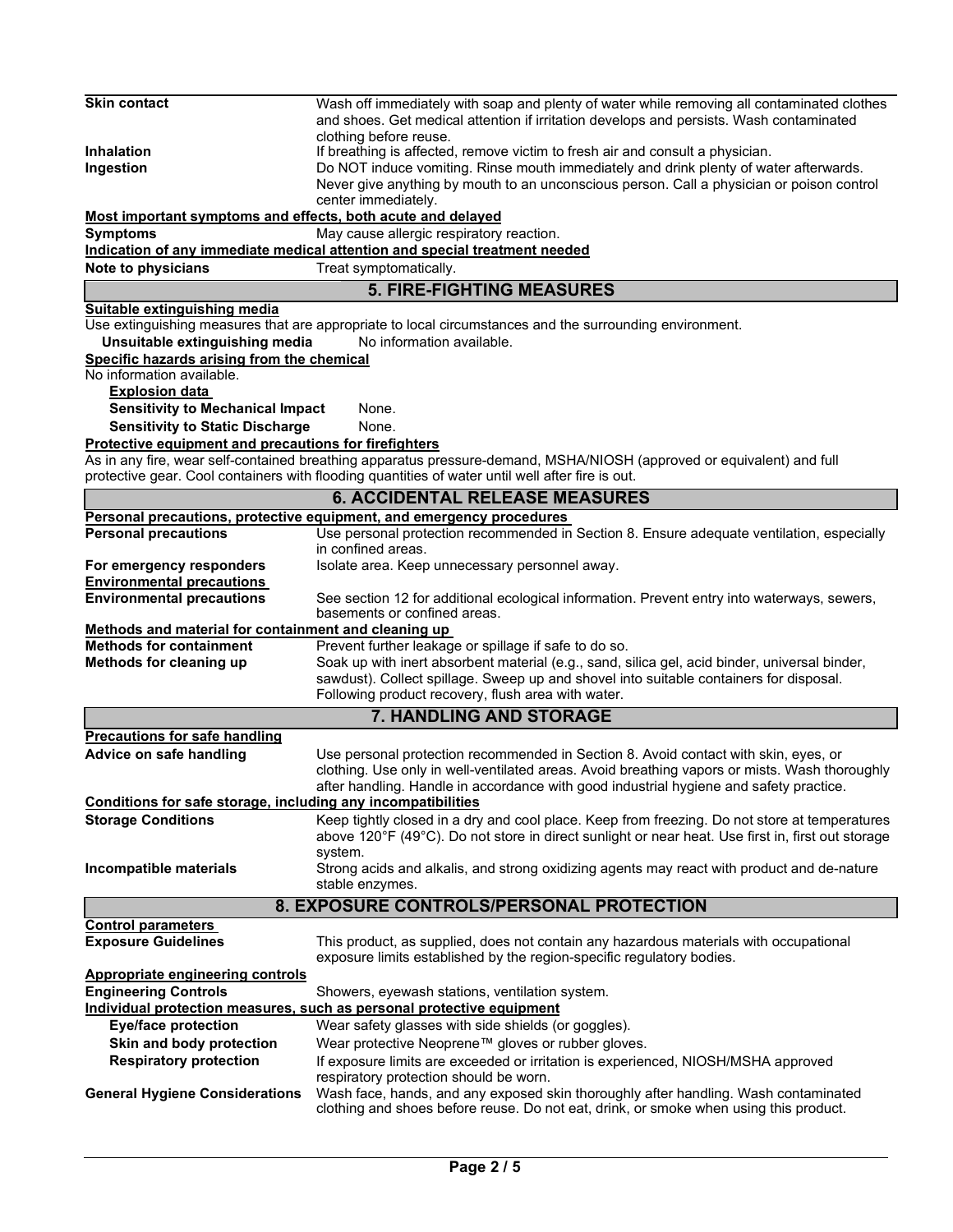#### **9. PHYSICAL AND CHEMICAL PROPERTIES Information on basic physical and chemical properties Physical state Liquid Exercise State**<br> **Appearance Liquid Aqueo Appearance** Aqueous solution **Odor** Mild **Color Color Color Color Color Color Members According to the Values Color Color Color Color According Members According Color Color Color Color Color Color Color Members According Property <b>Color** Color Color Color **Property Remarks • Method <b>Property Remarks • Method is a set of**  $\frac{Q}{9}$  **and**  $\frac{Q}{10.5}$  $\frac{Q}{C}$  $21^{\circ}$ **C** 9  $\overline{\pm 0.5 \otimes 21^{\circ}C}$ <br>No information available **Melting point / freezing point** No information available **Boiling point / boiling range Molec No information<br>
<b>Flash point** and **Report State** Not flammable **Flash point<br>Evaporation rate** No information available<br>No information available **Flammability** (solid, gas) **Flammability Limit in Air Upper flammability limit:** No information available

## **Lower flammability limit:** No information available<br>**Vapor pressure** No information available **Vapor pressure** No information available<br> **Vapor density**<br>
No information available **Specific Gravity<br>Water solubility Solubility in other solvents**<br>Partition coefficient **Autoignition temperature No information available**<br> **Decomposition temperature No** information available **Decomposition temperature**<br>Kinematic viscosity **Dynamic viscosity**<br> **Explosive properties**<br>
No information available **Explosive properties**<br> **Oxidizing properties**<br>
No information available **Oxidizing properties** No information av<br> **VOC Content (%)** No data available **VOC Content (%)**

No information available<br>1.026 g/cc **Completely soluble**<br>No information available No information available<br>No information available No information available<br>No information available

## **10. STABILITY AND REACTIVITY**

#### **Reactivity**

| INGALLIVILV<br>No data available                                                                           |                                                                                           |  |  |  |  |  |
|------------------------------------------------------------------------------------------------------------|-------------------------------------------------------------------------------------------|--|--|--|--|--|
| <b>Chemical stability</b>                                                                                  |                                                                                           |  |  |  |  |  |
| Stable under recommended storage conditions.                                                               |                                                                                           |  |  |  |  |  |
| <b>Possibility of Hazardous Reactions</b>                                                                  |                                                                                           |  |  |  |  |  |
| None under normal processing.                                                                              |                                                                                           |  |  |  |  |  |
| <b>Conditions to avoid</b>                                                                                 |                                                                                           |  |  |  |  |  |
| Extremes of temperature and direct sunlight.                                                               |                                                                                           |  |  |  |  |  |
| Incompatible materials                                                                                     |                                                                                           |  |  |  |  |  |
| Strong acids and alkalis, and strong oxidizing agents may react with product and de-nature stable enzymes. |                                                                                           |  |  |  |  |  |
| <b>Hazardous Decomposition Products</b>                                                                    |                                                                                           |  |  |  |  |  |
| None known based on information supplied.                                                                  |                                                                                           |  |  |  |  |  |
| <b>11. TOXICOLOGICAL INFORMATION</b>                                                                       |                                                                                           |  |  |  |  |  |
| Information on likely routes of exposure                                                                   |                                                                                           |  |  |  |  |  |
| <b>Product Information</b>                                                                                 |                                                                                           |  |  |  |  |  |
| <b>Inhalation</b>                                                                                          | May cause allergic respiratory reaction.                                                  |  |  |  |  |  |
| Eye contact                                                                                                | Contact with eyes may cause irritation.                                                   |  |  |  |  |  |
| <b>Skin Contact</b>                                                                                        | Prolonged contact may cause irritation.                                                   |  |  |  |  |  |
| Ingestion                                                                                                  | No data available.                                                                        |  |  |  |  |  |
| Information on toxicological effects                                                                       |                                                                                           |  |  |  |  |  |
| <b>Symptoms</b>                                                                                            | No information available.                                                                 |  |  |  |  |  |
| Delayed and immediate effects as well as chronic effects from short and long-term exposure                 |                                                                                           |  |  |  |  |  |
| <b>Sensitization</b>                                                                                       | No information available.                                                                 |  |  |  |  |  |
| Germ cell mutagenicity                                                                                     | No information available.                                                                 |  |  |  |  |  |
| Carcinogenicity                                                                                            | This product does not contain any carcinogens or potential carcinogens as listed by OSHA, |  |  |  |  |  |
|                                                                                                            | IARC or NTP.                                                                              |  |  |  |  |  |
| <b>Reproductive toxicity</b>                                                                               | No information available.                                                                 |  |  |  |  |  |
| <b>STOT - single exposure</b>                                                                              | No information available.                                                                 |  |  |  |  |  |
| <b>STOT - repeated exposure</b>                                                                            | No information available.                                                                 |  |  |  |  |  |
| <b>Aspiration hazard</b>                                                                                   | No information available.                                                                 |  |  |  |  |  |
| Numerical measures of toxicity - No information available                                                  |                                                                                           |  |  |  |  |  |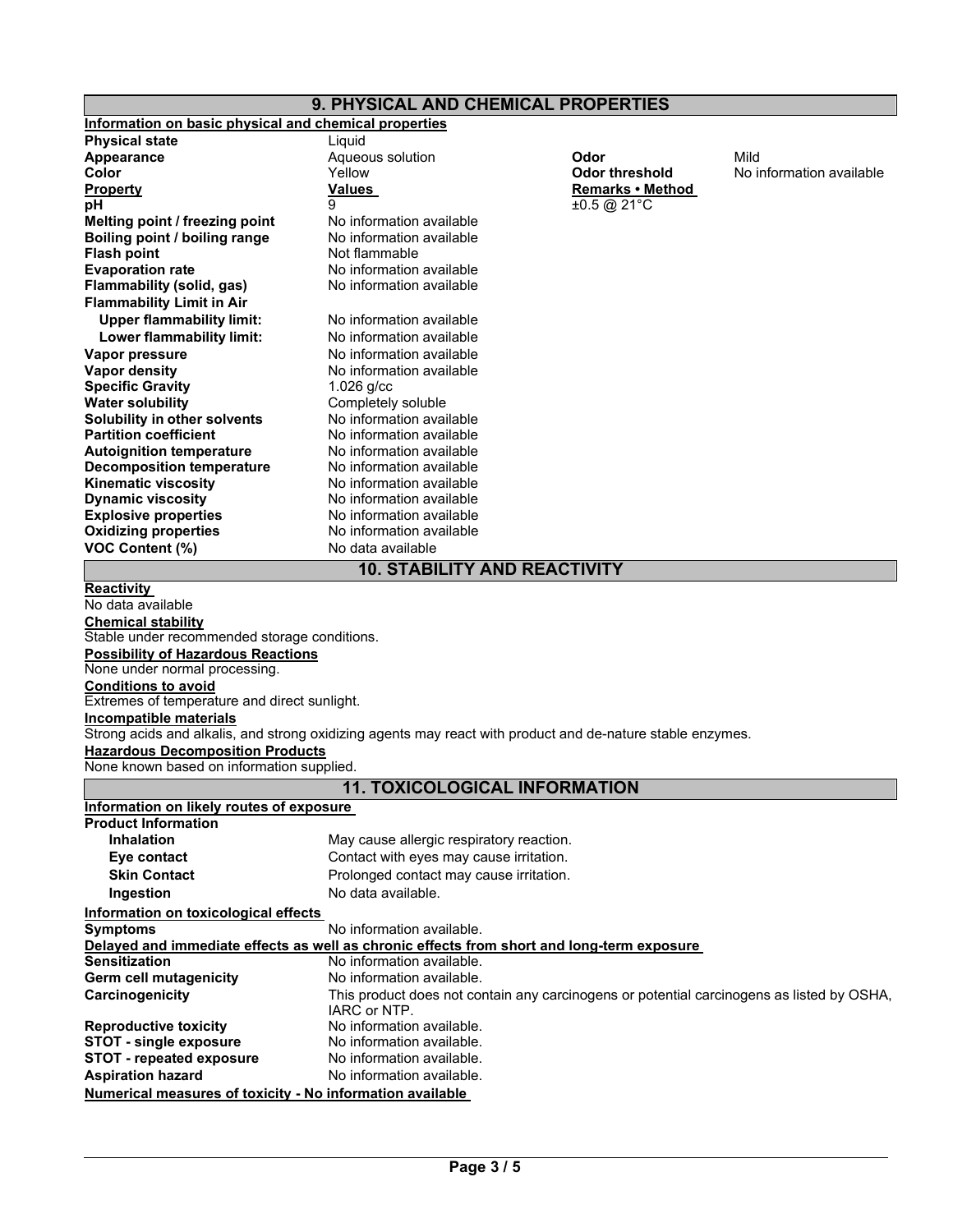| <b>12. ECOLOGICAL INFORMATION</b>                                                                                                         |                                         |               |                                                                                  |                                                                                                                  |                                                                                                                                                                                                                                                                  |  |  |  |
|-------------------------------------------------------------------------------------------------------------------------------------------|-----------------------------------------|---------------|----------------------------------------------------------------------------------|------------------------------------------------------------------------------------------------------------------|------------------------------------------------------------------------------------------------------------------------------------------------------------------------------------------------------------------------------------------------------------------|--|--|--|
| <b>Ecotoxicity</b>                                                                                                                        |                                         |               |                                                                                  |                                                                                                                  |                                                                                                                                                                                                                                                                  |  |  |  |
| Persistence and degradability                                                                                                             |                                         |               |                                                                                  |                                                                                                                  |                                                                                                                                                                                                                                                                  |  |  |  |
| No information available.                                                                                                                 |                                         |               |                                                                                  |                                                                                                                  |                                                                                                                                                                                                                                                                  |  |  |  |
| <b>Bioaccumulation</b>                                                                                                                    |                                         |               |                                                                                  |                                                                                                                  |                                                                                                                                                                                                                                                                  |  |  |  |
| No information available.                                                                                                                 |                                         |               |                                                                                  |                                                                                                                  |                                                                                                                                                                                                                                                                  |  |  |  |
| <b>Mobility</b>                                                                                                                           |                                         |               |                                                                                  |                                                                                                                  |                                                                                                                                                                                                                                                                  |  |  |  |
| Soluble in water.                                                                                                                         |                                         |               | No information available                                                         |                                                                                                                  |                                                                                                                                                                                                                                                                  |  |  |  |
| Other adverse effects                                                                                                                     |                                         |               |                                                                                  |                                                                                                                  |                                                                                                                                                                                                                                                                  |  |  |  |
|                                                                                                                                           |                                         |               | <b>13. DISPOSAL CONSIDERATIONS</b>                                               |                                                                                                                  |                                                                                                                                                                                                                                                                  |  |  |  |
| <b>Waste treatment methods</b>                                                                                                            |                                         |               |                                                                                  |                                                                                                                  |                                                                                                                                                                                                                                                                  |  |  |  |
| <b>Disposal of wastes</b>                                                                                                                 |                                         |               |                                                                                  |                                                                                                                  | Disposal should be in accordance with applicable regional, national, and local laws and regulations.                                                                                                                                                             |  |  |  |
| <b>Contaminated packaging</b><br>Dispose of in accordance with federal, state, and local regulations.<br><b>14. TRANSPORT INFORMATION</b> |                                         |               |                                                                                  |                                                                                                                  |                                                                                                                                                                                                                                                                  |  |  |  |
| <u>DOT</u>                                                                                                                                |                                         | Not regulated |                                                                                  |                                                                                                                  |                                                                                                                                                                                                                                                                  |  |  |  |
|                                                                                                                                           |                                         |               | <b>15. REGULATORY INFORMATION</b>                                                |                                                                                                                  |                                                                                                                                                                                                                                                                  |  |  |  |
| <b>International Inventories</b>                                                                                                          |                                         |               |                                                                                  |                                                                                                                  |                                                                                                                                                                                                                                                                  |  |  |  |
| <b>TSCA</b>                                                                                                                               |                                         | Complies      |                                                                                  |                                                                                                                  |                                                                                                                                                                                                                                                                  |  |  |  |
| <b>DSL/NDSL</b>                                                                                                                           |                                         |               | No information available                                                         |                                                                                                                  |                                                                                                                                                                                                                                                                  |  |  |  |
| <b>EINECS/ELINCS</b>                                                                                                                      |                                         |               | No information available                                                         |                                                                                                                  |                                                                                                                                                                                                                                                                  |  |  |  |
| Legend:                                                                                                                                   |                                         |               |                                                                                  |                                                                                                                  |                                                                                                                                                                                                                                                                  |  |  |  |
|                                                                                                                                           |                                         |               | TSCA - United States Toxic Substances Control Act Section 8(b) Inventory         |                                                                                                                  |                                                                                                                                                                                                                                                                  |  |  |  |
|                                                                                                                                           |                                         |               | <b>DSL/NDSL</b> - Canadian Domestic Substances List/Non-Domestic Substances List |                                                                                                                  |                                                                                                                                                                                                                                                                  |  |  |  |
|                                                                                                                                           |                                         |               |                                                                                  | EINECS/ELINCS - European Inventory of Existing Chemical Substances/European List of Notified Chemical Substances |                                                                                                                                                                                                                                                                  |  |  |  |
| <b>US Federal Requiations</b>                                                                                                             |                                         |               |                                                                                  |                                                                                                                  |                                                                                                                                                                                                                                                                  |  |  |  |
| <b>SARA 313</b>                                                                                                                           |                                         |               |                                                                                  |                                                                                                                  |                                                                                                                                                                                                                                                                  |  |  |  |
|                                                                                                                                           |                                         |               |                                                                                  |                                                                                                                  | Section 313 of Title III of the Superfund Amendments and Reauthorization Act of 1986 (SARA). This product does not contain any<br>chemicals which are subject to the reporting requirements of the Act and Title 40 of the Code of Federal Regulations, Part 372 |  |  |  |
|                                                                                                                                           | <b>SARA 311/312 Hazard Categories</b>   |               |                                                                                  |                                                                                                                  |                                                                                                                                                                                                                                                                  |  |  |  |
| <b>Acute health hazard</b>                                                                                                                |                                         |               | Yes                                                                              |                                                                                                                  |                                                                                                                                                                                                                                                                  |  |  |  |
| <b>Chronic Health Hazard</b>                                                                                                              |                                         |               | No                                                                               |                                                                                                                  |                                                                                                                                                                                                                                                                  |  |  |  |
| <b>Fire hazard</b>                                                                                                                        |                                         |               |                                                                                  |                                                                                                                  |                                                                                                                                                                                                                                                                  |  |  |  |
|                                                                                                                                           |                                         |               | No                                                                               |                                                                                                                  |                                                                                                                                                                                                                                                                  |  |  |  |
| <b>Reactive Hazard</b>                                                                                                                    | Sudden release of pressure hazard       |               | No                                                                               |                                                                                                                  |                                                                                                                                                                                                                                                                  |  |  |  |
|                                                                                                                                           |                                         |               | No                                                                               |                                                                                                                  |                                                                                                                                                                                                                                                                  |  |  |  |
| <b>CWA (Clean Water Act)</b>                                                                                                              |                                         |               |                                                                                  |                                                                                                                  | This product does not contain any substances regulated as pollutants pursuant to the Clean Water Act (40 CFR 122.21 and 40                                                                                                                                       |  |  |  |
| CFR 122.42)                                                                                                                               |                                         |               |                                                                                  |                                                                                                                  |                                                                                                                                                                                                                                                                  |  |  |  |
| <b>CERCLA</b>                                                                                                                             |                                         |               |                                                                                  |                                                                                                                  |                                                                                                                                                                                                                                                                  |  |  |  |
|                                                                                                                                           |                                         |               |                                                                                  |                                                                                                                  | This material, as supplied, does not contain any substances regulated as hazardous substances under the Comprehensive                                                                                                                                            |  |  |  |
|                                                                                                                                           |                                         |               |                                                                                  |                                                                                                                  | Environmental Response Compensation and Liability Act (CERCLA) (40 CFR 302) or the Superfund Amendments and                                                                                                                                                      |  |  |  |
|                                                                                                                                           |                                         |               |                                                                                  |                                                                                                                  | Reauthorization Act (SARA) (40 CFR 355). There may be specific reporting requirements at the local, regional, or state level                                                                                                                                     |  |  |  |
|                                                                                                                                           | pertaining to releases of this material |               |                                                                                  |                                                                                                                  |                                                                                                                                                                                                                                                                  |  |  |  |
| <b>US State Requiations</b>                                                                                                               |                                         |               |                                                                                  |                                                                                                                  |                                                                                                                                                                                                                                                                  |  |  |  |
| <b>California Proposition 65</b>                                                                                                          |                                         |               |                                                                                  |                                                                                                                  |                                                                                                                                                                                                                                                                  |  |  |  |
| This product does not contain any Proposition 65 chemicals                                                                                |                                         |               |                                                                                  |                                                                                                                  |                                                                                                                                                                                                                                                                  |  |  |  |
| U.S. State Right-to-Know Regulations                                                                                                      |                                         |               |                                                                                  |                                                                                                                  |                                                                                                                                                                                                                                                                  |  |  |  |
| This product does not contain any substances regulated by state right-to-know regulations                                                 |                                         |               |                                                                                  |                                                                                                                  |                                                                                                                                                                                                                                                                  |  |  |  |
| <b>U.S. EPA Label Information</b>                                                                                                         |                                         |               |                                                                                  |                                                                                                                  |                                                                                                                                                                                                                                                                  |  |  |  |
| <b>EPA Pesticide Registration Number</b><br>Not applicable                                                                                |                                         |               |                                                                                  |                                                                                                                  |                                                                                                                                                                                                                                                                  |  |  |  |
|                                                                                                                                           |                                         |               | <b>16. OTHER INFORMATION</b>                                                     |                                                                                                                  |                                                                                                                                                                                                                                                                  |  |  |  |
| <b>NFPA</b>                                                                                                                               | Health hazards 1                        |               | <b>Flammability 0</b>                                                            | Instability 0                                                                                                    | <b>Physical and Chemical Properties</b>                                                                                                                                                                                                                          |  |  |  |
| <b>HMIS</b>                                                                                                                               | Health hazards 1                        |               | Flammability 0                                                                   | Physical hazards 0                                                                                               | None<br><b>Personal protection</b>                                                                                                                                                                                                                               |  |  |  |
|                                                                                                                                           |                                         |               |                                                                                  |                                                                                                                  | B (safety glasses, gloves)                                                                                                                                                                                                                                       |  |  |  |
| <b>Prepared By</b>                                                                                                                        |                                         |               | <b>Technical Department</b>                                                      |                                                                                                                  |                                                                                                                                                                                                                                                                  |  |  |  |
| <b>Issue Date</b>                                                                                                                         |                                         |               | 02-Jun-2017                                                                      |                                                                                                                  |                                                                                                                                                                                                                                                                  |  |  |  |
| <b>Revision Date</b>                                                                                                                      |                                         |               | 4-Jan-2022                                                                       |                                                                                                                  |                                                                                                                                                                                                                                                                  |  |  |  |
| Version                                                                                                                                   |                                         |               | 4                                                                                |                                                                                                                  |                                                                                                                                                                                                                                                                  |  |  |  |
| <b>Revision Note</b>                                                                                                                      |                                         |               |                                                                                  |                                                                                                                  |                                                                                                                                                                                                                                                                  |  |  |  |
| Ingredient information update                                                                                                             |                                         |               |                                                                                  |                                                                                                                  |                                                                                                                                                                                                                                                                  |  |  |  |